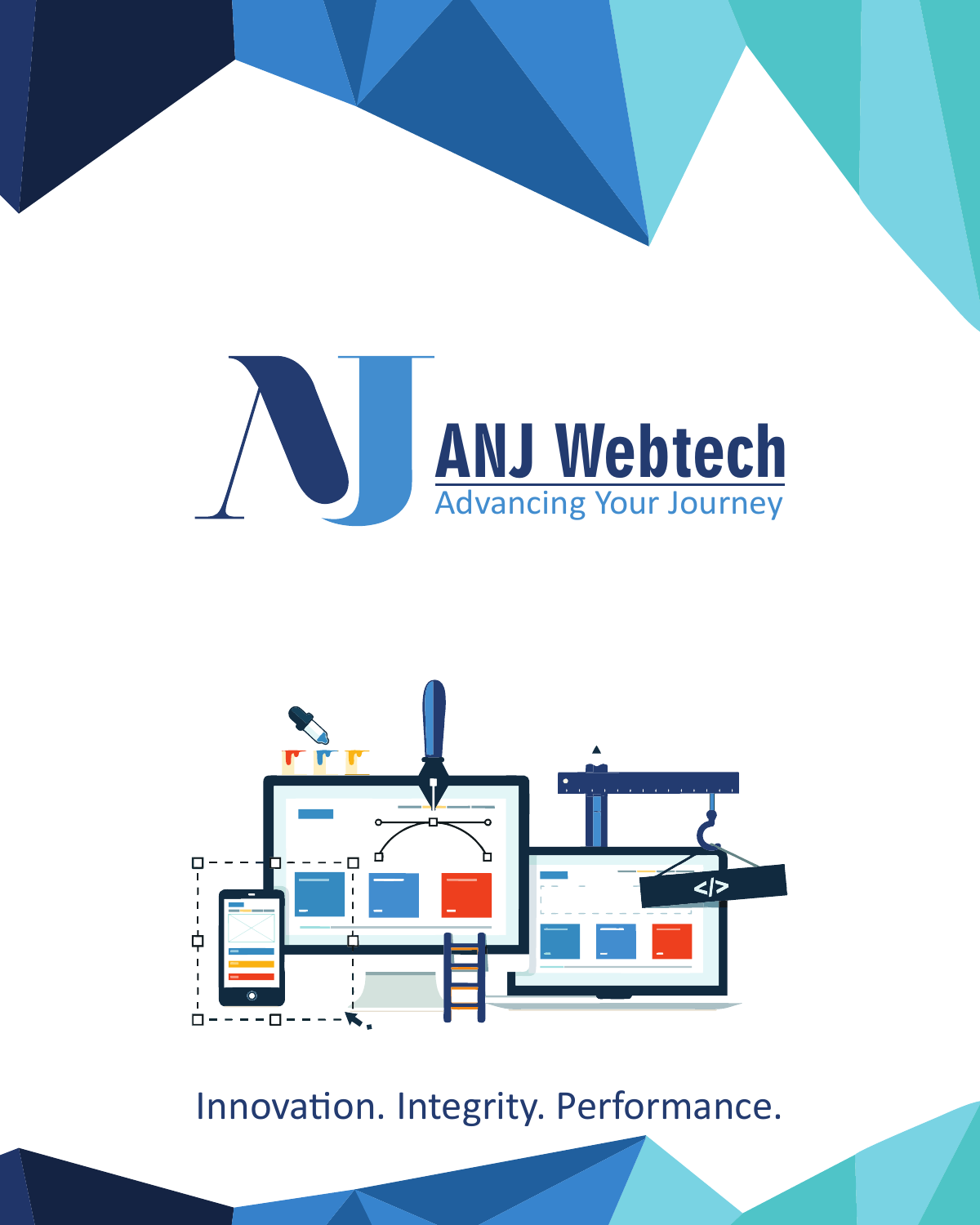

ANJ WEBTECH is next-gen business collaborate with customers throughout the world. With exceptional experience, comprehensive intelligence system across diverse industries and domains, we work with customers to turn them into some of the most successful and high-performance Organizations.

We embrace the fact that agility and flexibility are the keys to creating innovative solutions and that is why we hire, train and nurture developers and designers who are agile, flexible and continuous learners.

#### **Our Mission**

Create innovative products and deliver excellence in services with constant emphasis on engineering, process quality and customer satisfaction - We add value to your business.

VISION

MISSION

#### **Our Vision**

To be a global leader in IT solutions and services with impetus on Innovation, Productivity, and implementation of ethical Business Strategies - with the ultimate aim of giving back to the society.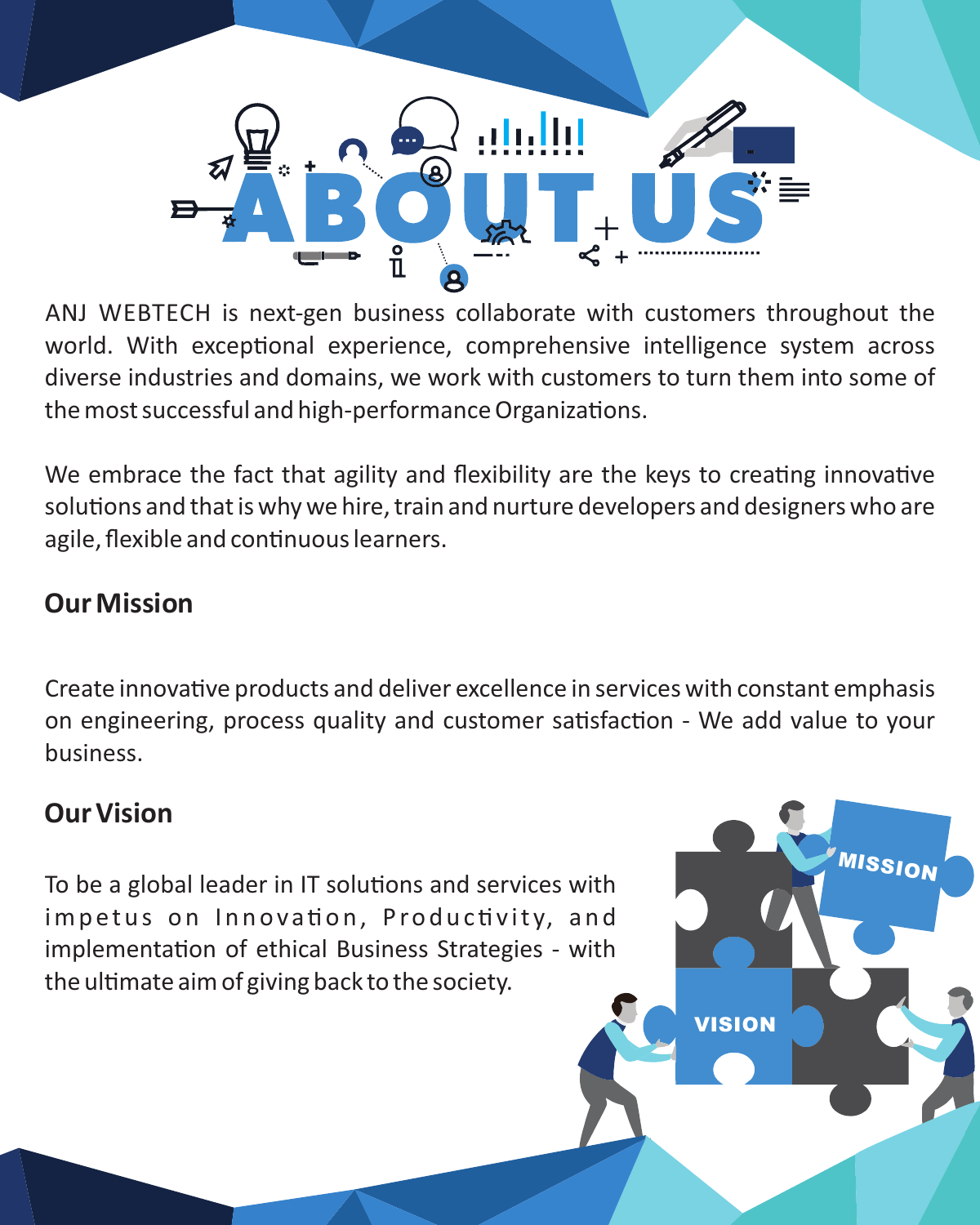

# **Industries we serve**

We have developed multiple Mobile applications and Websites as below listed industries and many more :

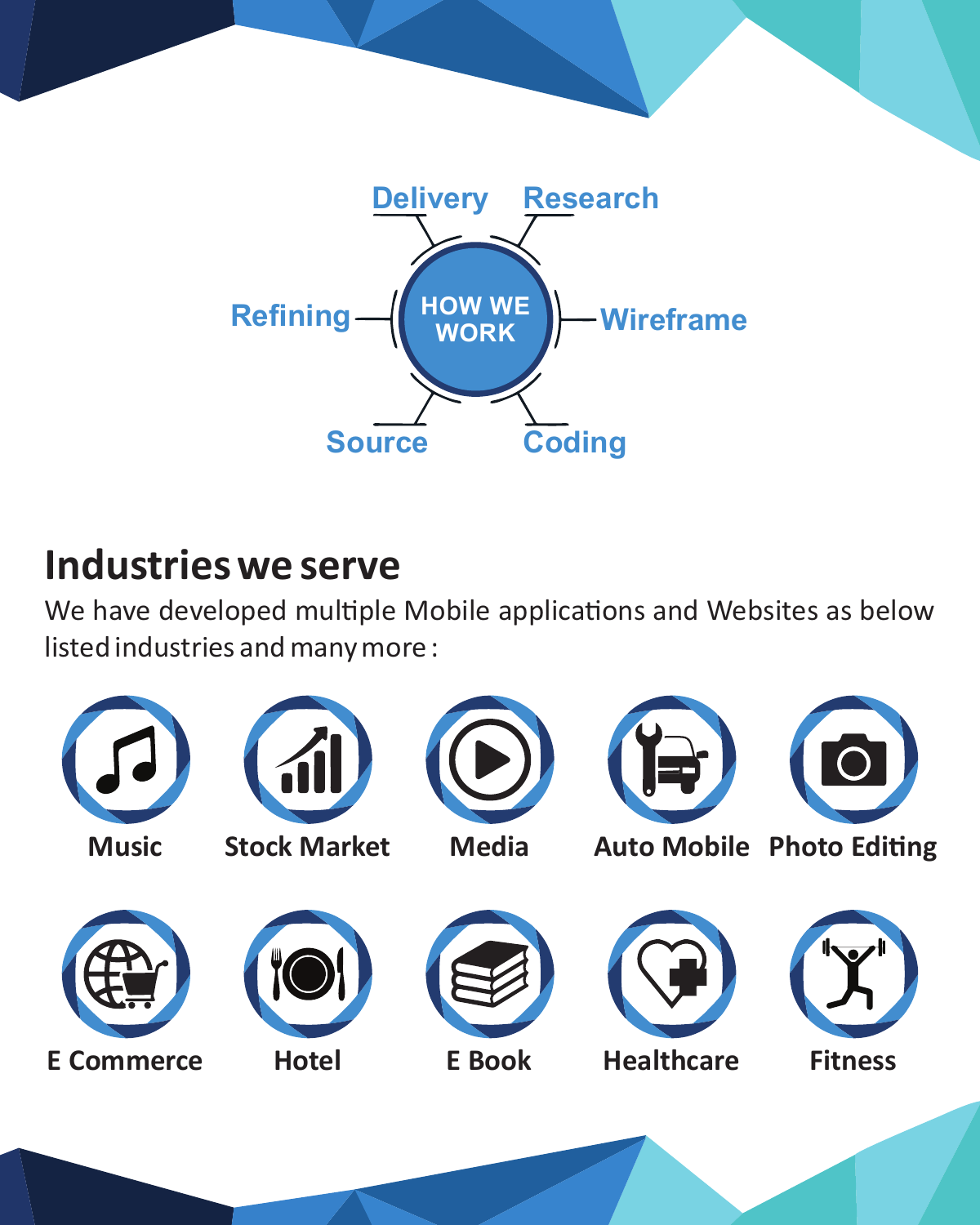## **SEO**

We provide Digital Marketing and Brand marketing which include below services

- Search Engine Optimization (SEO)
- Search Engine Marketing (SEM)
- Social Media Marketing (SMM)



#### **DATA WAREHOUSING**

We provides best-of-breed and easy to use analytics and business intelligence solution for medium-sized business (SMB).

- Data mining
- Project management
- OLAP
- Matadata
- Data modeling
- ETL
- Reporting



### **ORACLE**

Oracle Mobile is about simplifying enterprise mobility giving customers a complete mobile solution and the choice and flexibility to develop their own unique enterprise mobile strategy.

- Resource planing appl.
- Edge applications.
- Industry appl.
- Technology solution.



### **GAME DEVELOPMENT**

Unity 3D game development it is now possible and easier for developers to create games and applications that work flawlessly on multiple platforms.

- 2D/3D Designing
- 2D/3D Development
- Animation

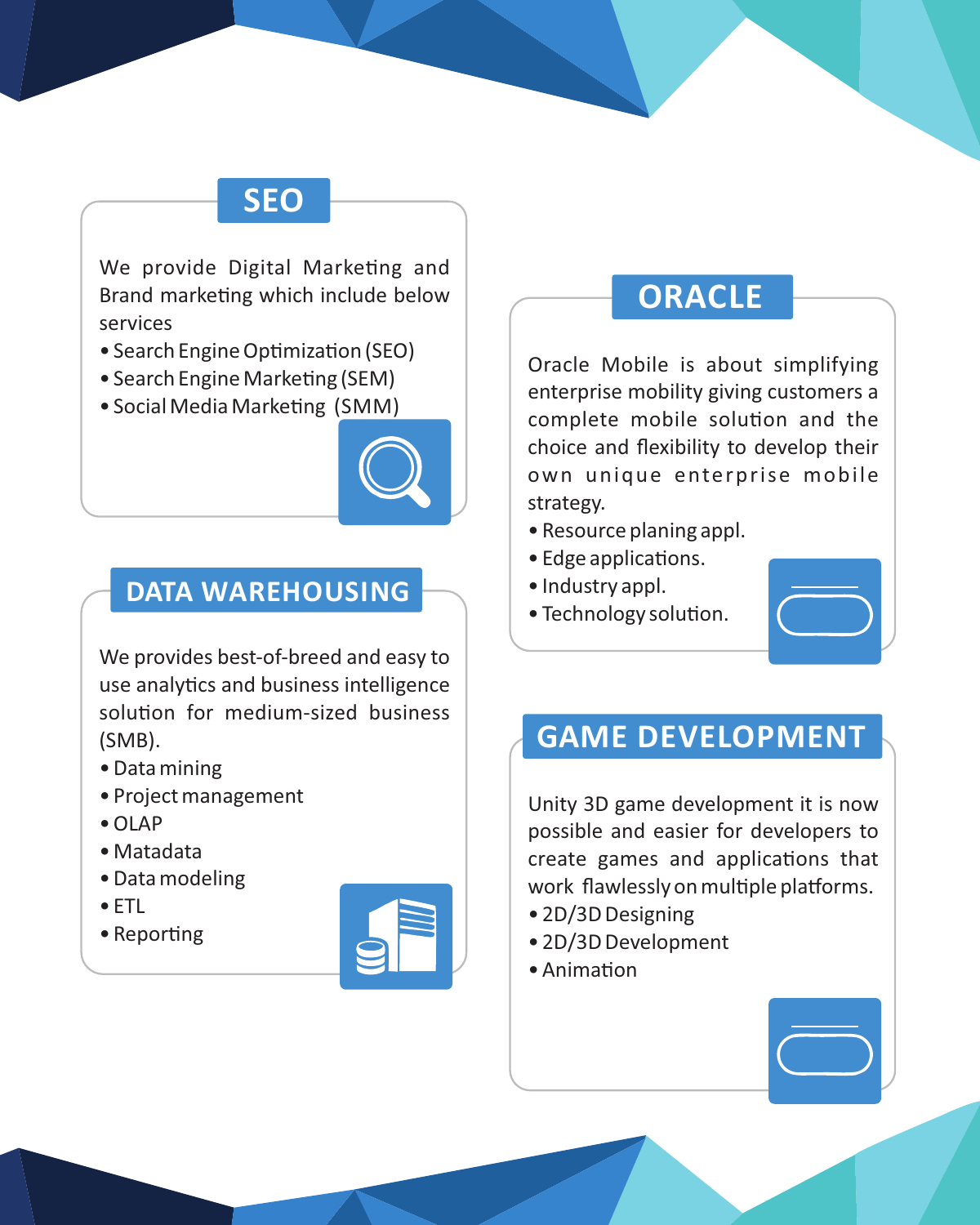#### **MOBILE DEVELOPMENT**

We focused to bring feature enriched output inclusive of technological advancements like videograpy, GPS, Mapping, Capturing and synchronizing data, real-time notification etc.

- IOS Development
- Android Development
- Wearable Device Development
- Cross Platform Development



#### **OPEN SOURCE**

Our Open source applications are framed to be customizable in order to meet client's specific requirements. We are professionally equipped to work on third party integration like:

- Wordpress
- Magento
- Shopify
- Joomla
- Drupal



#### **WEB DEVELOPMENT**

Our expertise is rooted in innovation that makes our web design highly responsive. Our standardized web development offering are :

- Open Source
- Asp.Net
- $•$  Java



#### **WEB SCRAPING**

We provides web scraping service which extract data from multiple websites.Convert data into different reports for analysis.Also, can develop scraping solutions to collect data in useful format.



## **WEB & GRAPHIC DESIGN**

Our graphics design are unique and created exclusively for your business in the style that matches your business branding.

- Html Design
- Graphic Design
- Ul/ UX Design